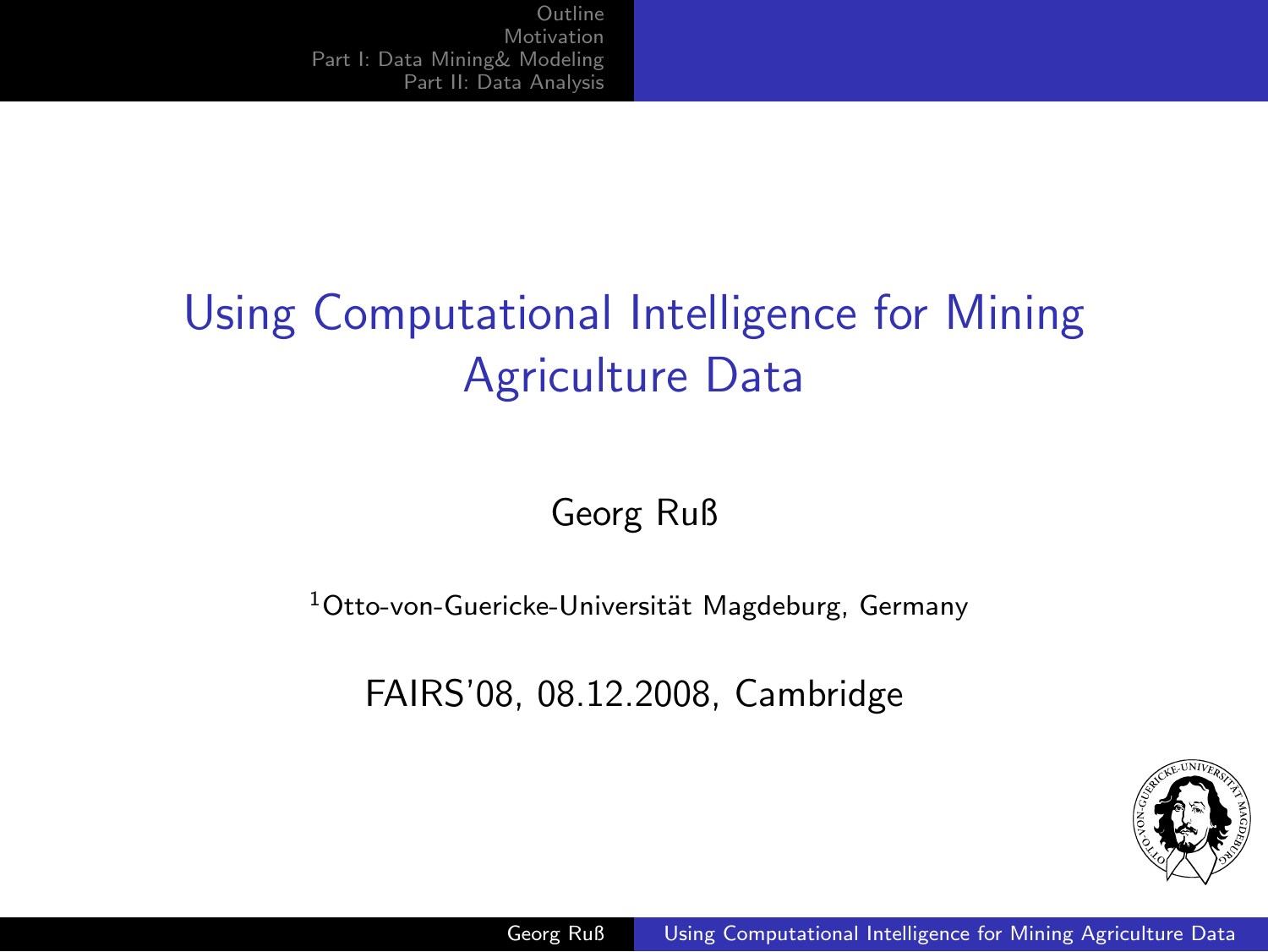#### **[Outline](#page-1-0)**

**[Motivation](#page-2-0)** 

[Part I: Data Mining& Modeling](#page-5-0)

[Part II: Data Analysis](#page-6-0)

<span id="page-1-0"></span>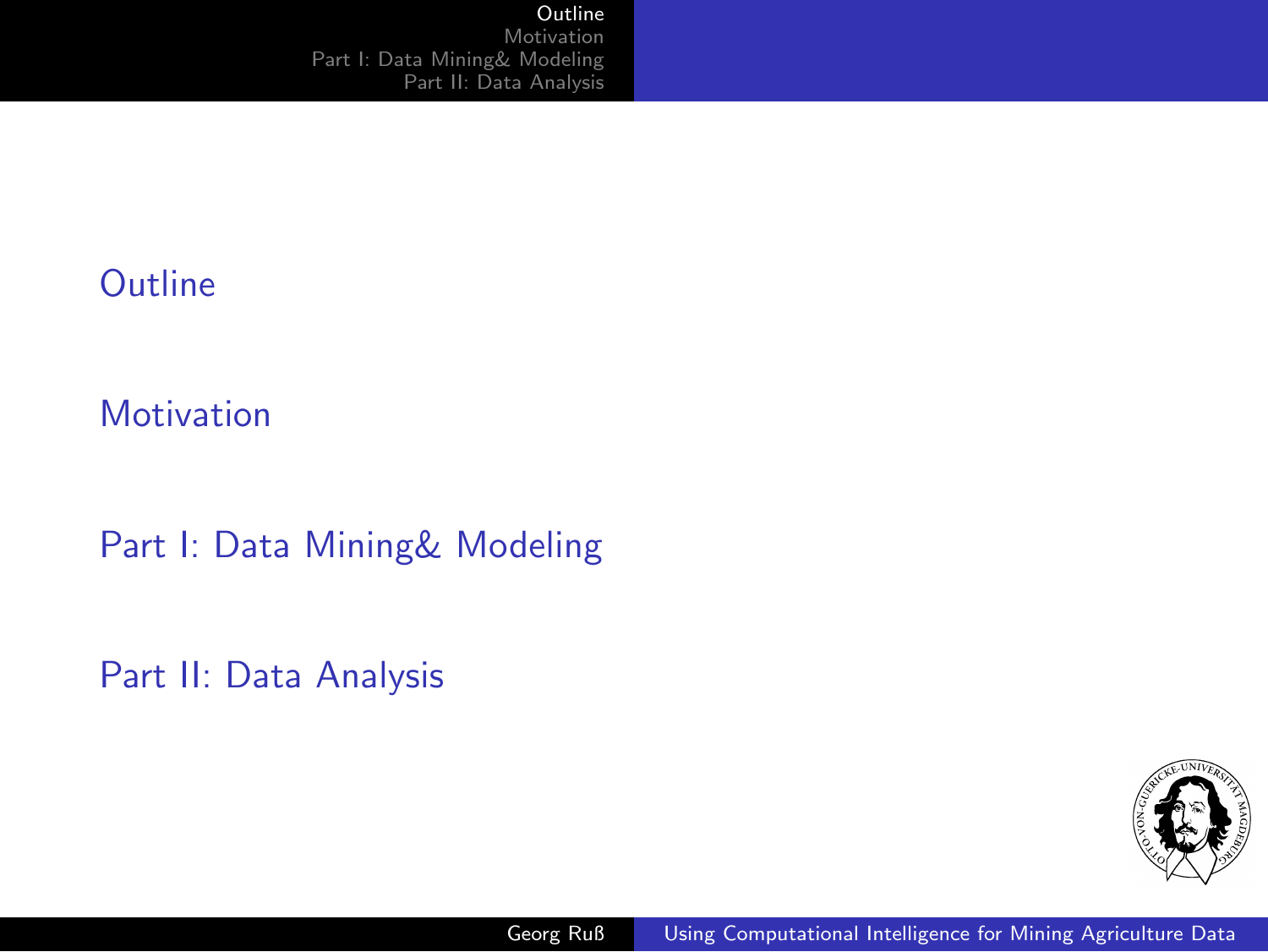### Motivation: Precision Farming



<span id="page-2-0"></span>

Georg Ruß [Using Computational Intelligence for Mining Agriculture Data](#page-0-0)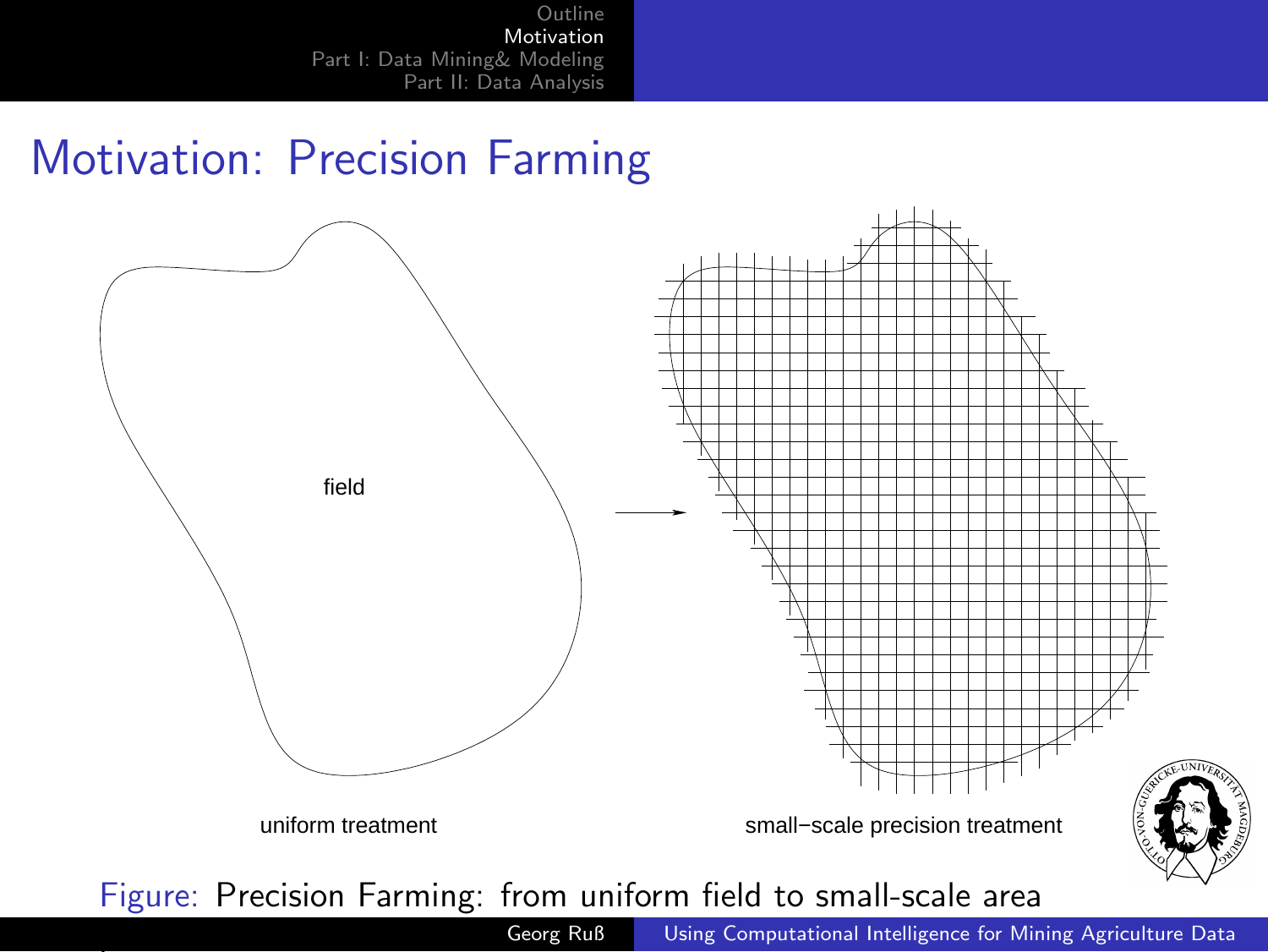### Motivation: Precision Farming

#### $\blacktriangleright$  precision farming

- $\blacktriangleright$  divide field into small-scale parts
- $\triangleright$  treat small parts independently instead of uniformly
- $\blacktriangleright$  cheap data collection
- ► GPS-based technology
- ▶ lots of data (sensors, imagery, GPS-tagged)
- $\blacktriangleright$  use data mining to
	- $\blacktriangleright$  improve efficiency
	- $\blacktriangleright$  improve yield

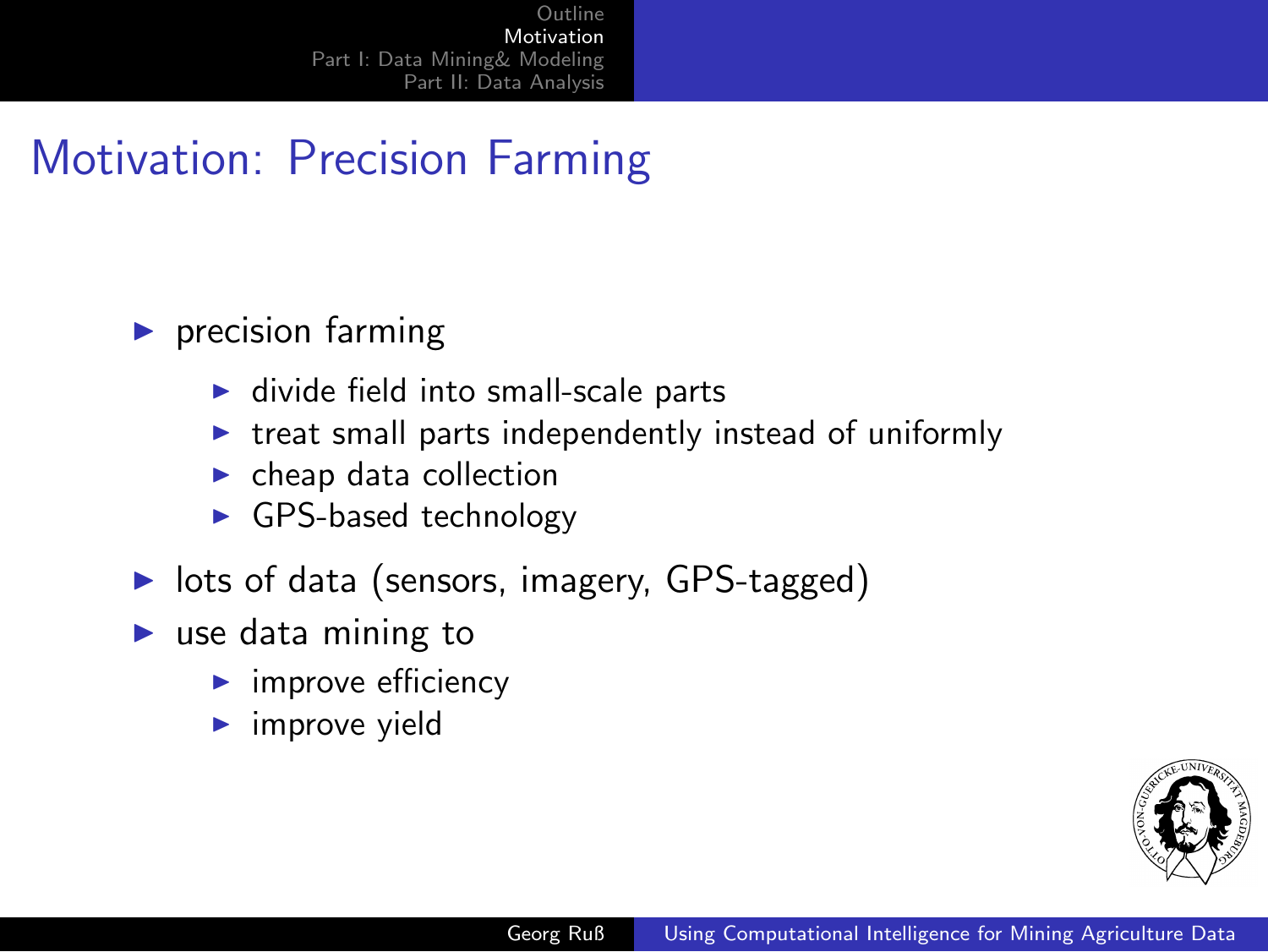### Data Flow Model



Figure: Data Mining Context



Georg Ruß [Using Computational Intelligence for Mining Agriculture Data](#page-0-0)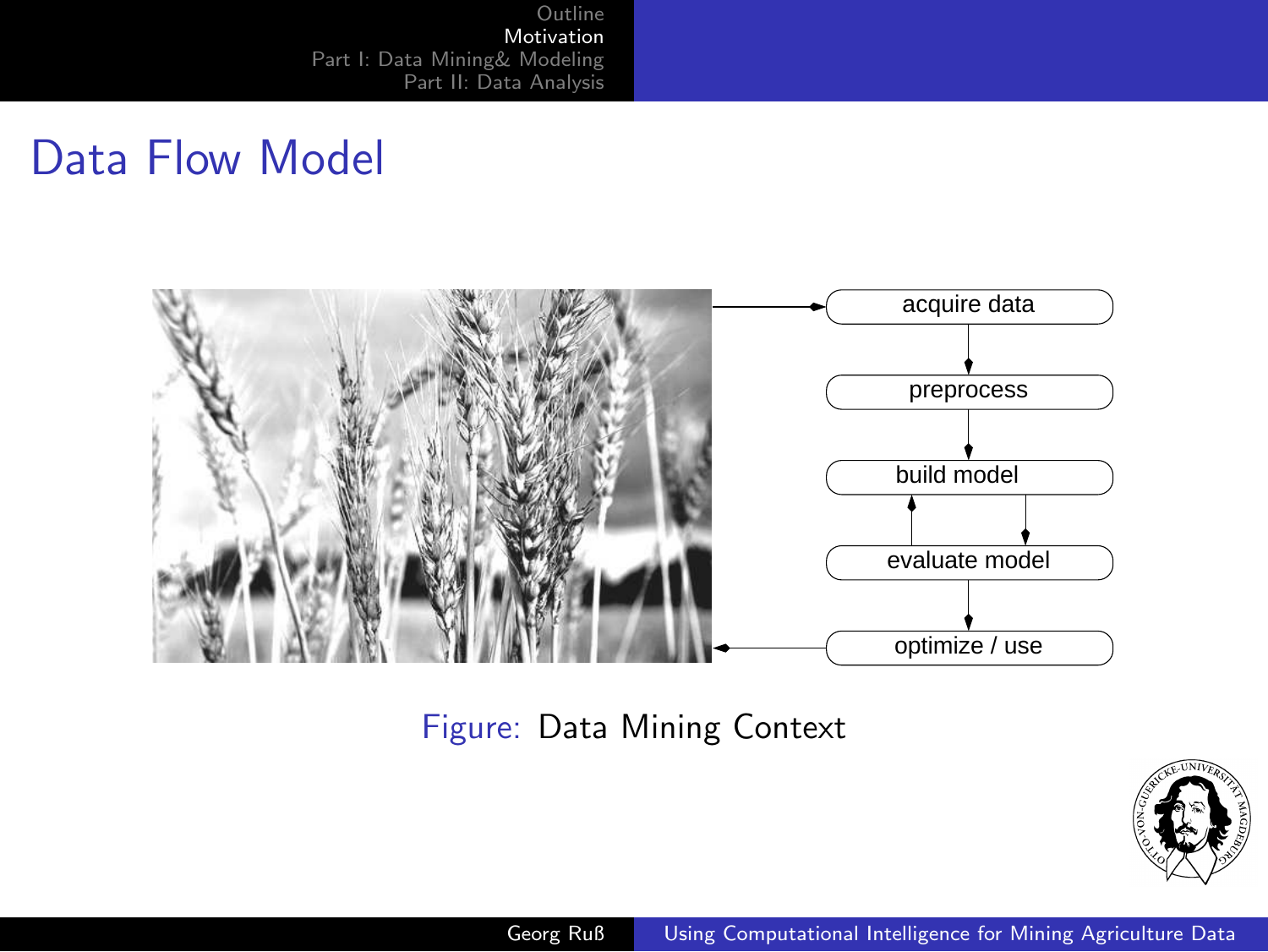### Part I: Data Mining & Modeling

- input: numeric variables from the field(s)
- $\blacktriangleright$  target: yield variable
- regression task
- $\blacktriangleright$  evaluate models
	- ▶ neural network (MLP) as reference from earlier work
	- $\blacktriangleright$  neural network (RBF)
	- $\blacktriangleright$  regression tree
	- ► SVM regression
- $\triangleright$  try to understand models: self-organizing map (experimental!)

<span id="page-5-0"></span>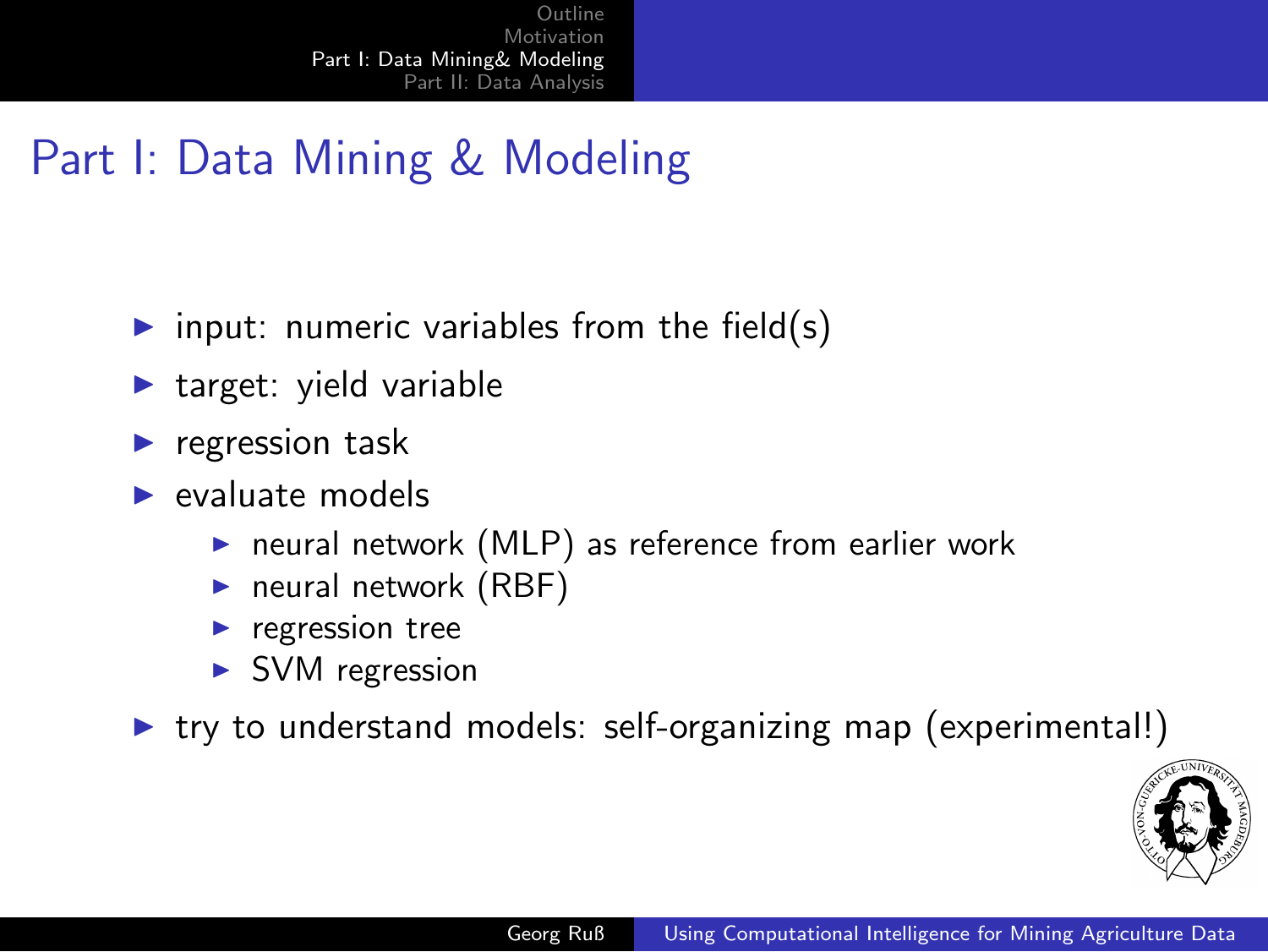## Part II: Data Analysis

- ▶ new sensors and ideas for measuring a field's heterogeneity are being developed
- $\triangleright$  evaluate the data from those sensors with respect to its capability to yield prediction
- $\triangleright$  visualize sensor data and their predictive capability accordingly

<span id="page-6-0"></span>